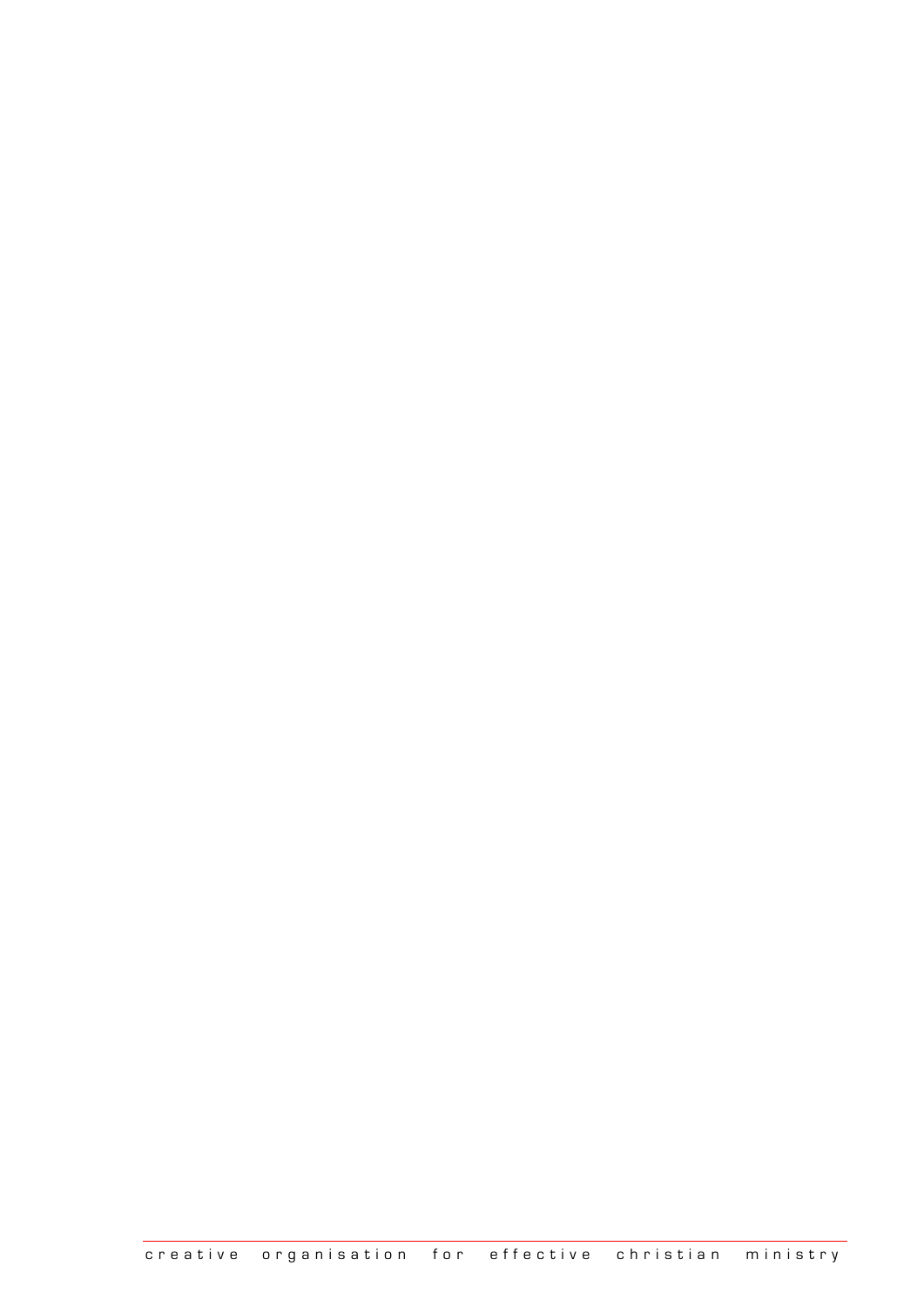## **1: Purpose for the future**

Or 'Why are we here?'

## **What is the 'why' of any church?**

The 'Why?' question is the key to the future, to avoid doing the wrong things really well!

### 1 **Discipleship** A shift of thinking from Attendance, to Membership, to Discipleship.

So our purpose is to grow disciples: those who both *follow* and *learn from* Jesus Christ. These are two powerful verbs. See Mark 1:16-20; 2:13-17.

#### 2 **Growing in relationship**

To avoid any danger with using 'doing' words or even static 'being' words, try the idea of growing in relationships (or the idea of 'growing deeper' in each case).

- We are to grow in our relationship with God
- ... in our relationship with each other
- ... in our relationship with the world

See Mark 3:13-19. Always start an answer to a 'Why?' question, 'So that…..'

### **Our purpose**

The idea of a purpose or strap-line is fine. The way that most churches use one is certainly not. Here are six points to save you going the same way as others.

#### 1 **Reality**

It needs to be true to church life or it is meaningless.

#### 2 **Challenge**

A purpose statement must never be bland.

#### 3 **Ownership**

It is of little use if it is in everyone's filing cabinet.

#### 4 **Validity**

It should stand the test of the biblical model for church purpose (above).

#### 5 **Meaning**

Clarify its meaning word by word ('know', 'follow Jesus', 'living God').

And the one where almost everyone falls down:

#### 6 **Application**

Apply it to every department of church life: crèche, PCC, Sundays.

Some people prefer to DRAW the purpose.

See Training Notes TN48, Let's get purpose statements right, in the Resources section of my website.

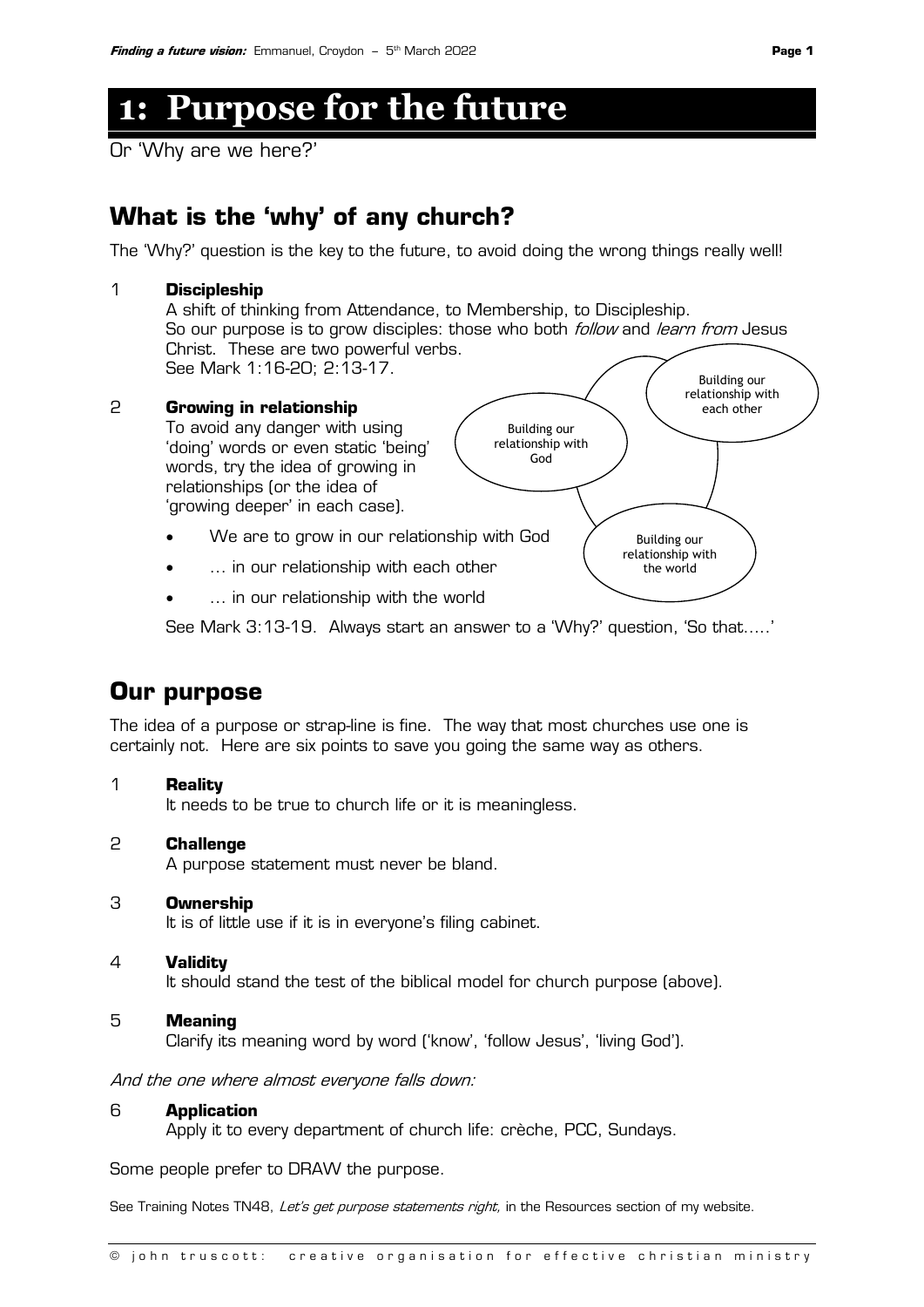## **2: Principles for the future**

Or 'What matters most to us as we fulfil our purpose

This tells us something of who we are, what matters most to us, and how we go about things. It may be helpful to see three levels. At each consider both **IS** and **MIGHT BE**.

#### **Non-negotiable principles**

These are our foundations on which we build and matter most to us. They may be doctrinal in some way, but without them we would not be the church we know. But what might be the non-negotiables for Emmanuel? One would be that we are Anglican.

#### **Community or church culture**

A list of approaches that tell us what matters most in how the churches live and work. They will come from belief and lead to behaviour. What might we need to change in these from IS to MIGHT BE? Ideas to consider include

- formal or informal: a question of style
- open or closed: our welcome to outsiders
- risk or safety: how we handle failure
- tradition or innovation: thinking outside the box
- proactive or reactive: rush ahead or wait and see

#### **Internal agreements**

Any church will have these, even though they will not normally be in writing anywhere. Style of meetings, punctuality, dress code, and so on.

Read Training Notes TN25, The radical values that Jesus taught, and TN74, Understanding values, in the Resources section of the website.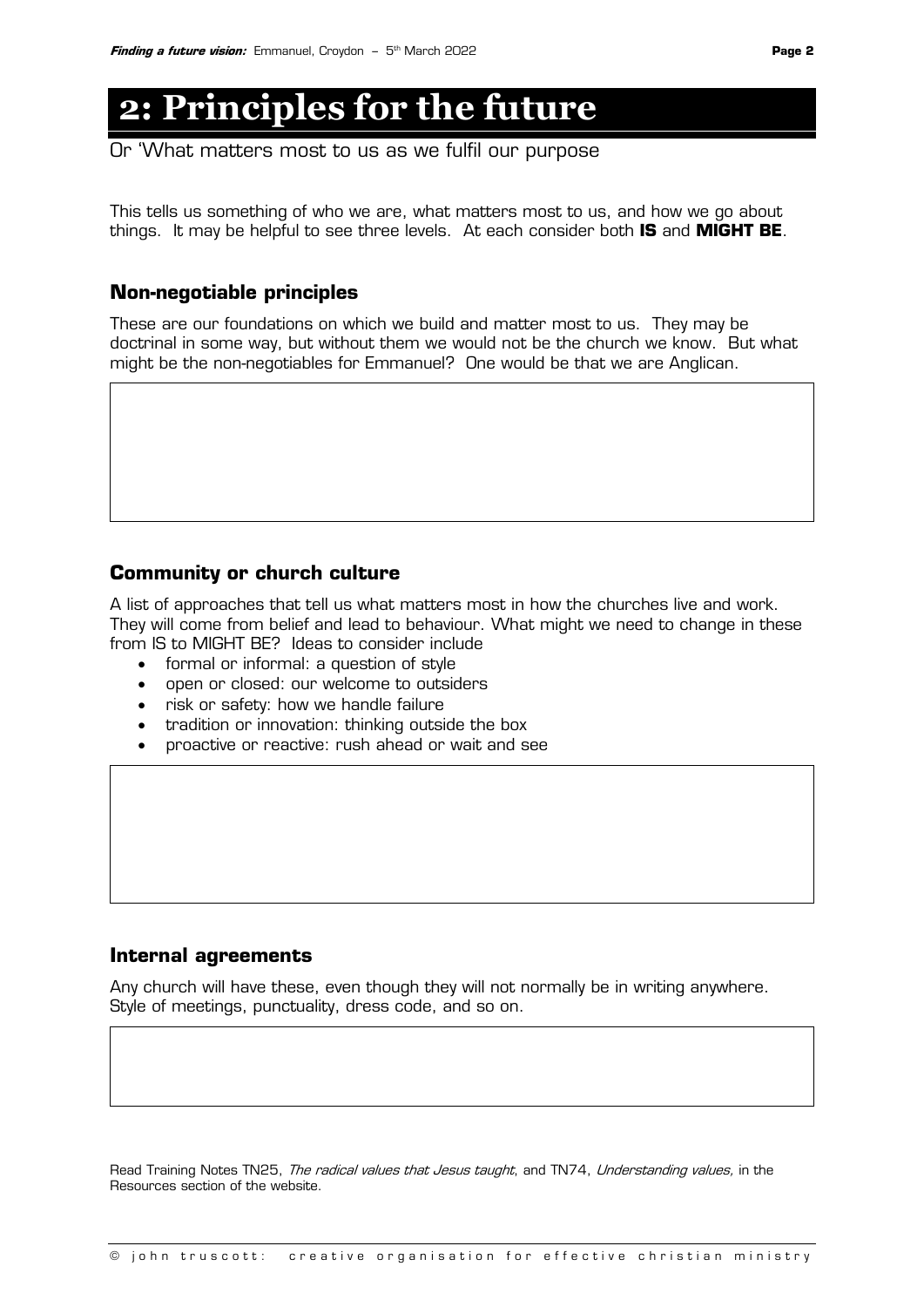## **3: Prayer for the future**

Or 'Where might God take us to?' Read Mark 8:31-34.

## **Clarifying the meaning of 'vision'** or 'prayer' or 'faith'

There is great confusion about this idea. It's what you are praying God will bring about.

#### 1 **Vision is about destination**

It describes **a scene in the future** (or in eternity) and so is different from purpose.

#### 2 **This includes changed lives**

Lack of vision means you are seeking to keep the show on the road. With a vision you are seeking to change the world. So a vision should speak of people changed.

#### 3 **Visions are about ends not means**

On this basis you should not have your main vision as 'to complete a building'. This is a means to an end, not an end in itself.

#### 4 **Vision is not the same as visionary**

Some people wake up each morning with five new visions. What is needed is one vision that the whole church is working towards.

#### 5 **Visions are about what God might do**

The purpose is about our work, the vision is of what we have the faith to pray God might do if we are faithful to our purpose. **Visions must be for his glory.**

#### 6 **Vision goes with leadership**

The role of the leadership (and hence PCC) is to hold the church to its agreed vision, even when the going gets tough. **People may be out of comfort zones.**

"Vision is a picture of the future that produces passion."

### **Ideas to help you get there**

#### • **External encourager**

Someone or a church team who have seen God work this way before.

#### • **Brainstorming**

A group allowed to lose restraints (such as finance) and dream dreams.

#### • **'I have a dream' input**

Someone outside the group produces a logical but challenging scenario in the future, if the church works fully to its purpose. See the 'question of enthusiasm' I asked.

#### • **Reverse visioning**

Go into the future and look back after excellent outcomes. What has happened?

#### • **Emigrate to Australia**

We shall try this one shortly.

See Training Notes TN32, What do you mean by vision?, and TN103, How to encourage creative thinking, in the Resources section of the website.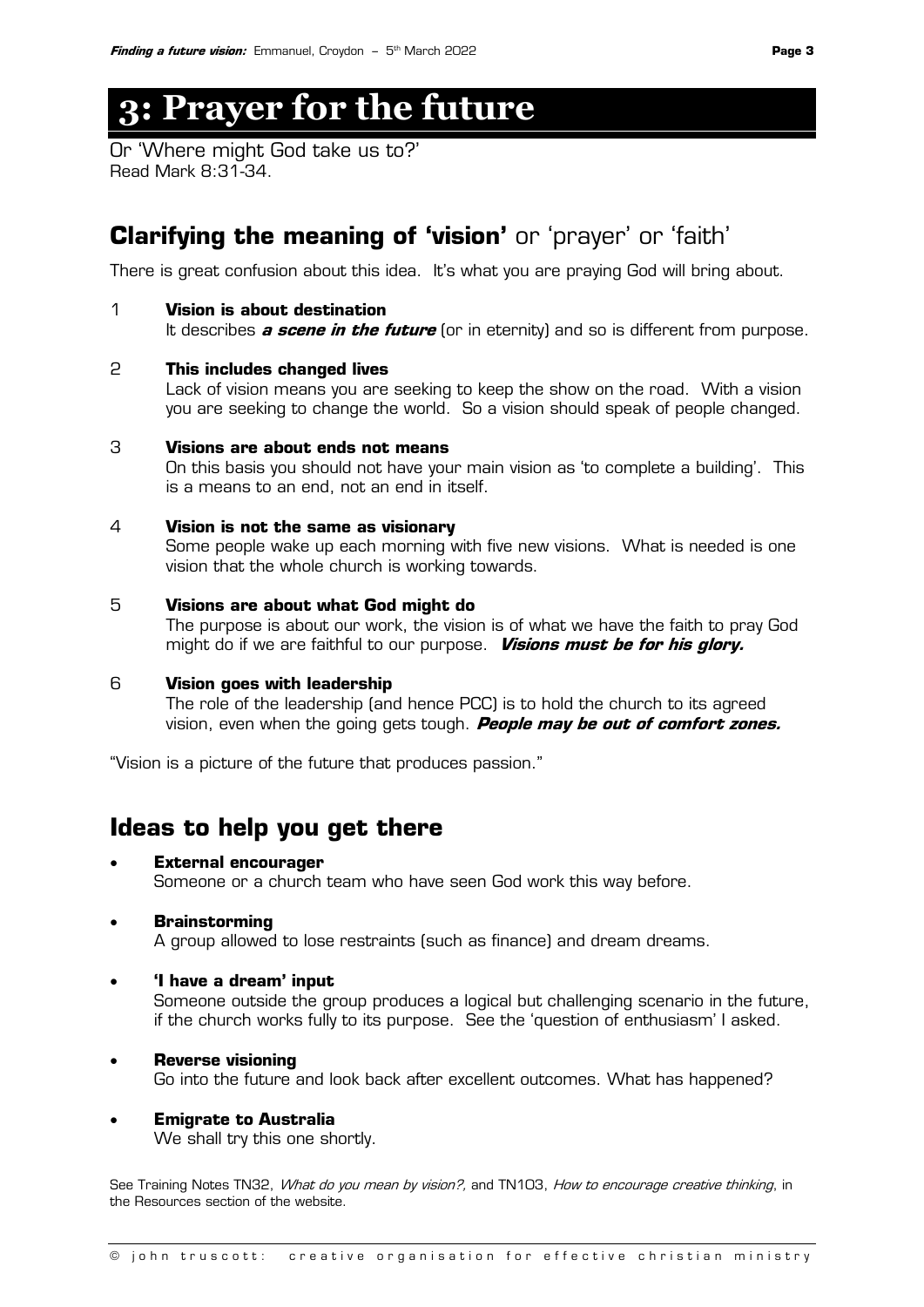## **4: Plan for the future**

Or how are we going to get there?

#### **The plan must be true to**

- 1 Our agreed purpose we must be true to our purpose
- 2 Our church principles and where we might want to change it
- 3 Our prayers for the future what follows now is our plan to work towards that

### **Three issues to consider for the plan**

#### **Annual aims**

A small number of specific achievements for each year. Start with the first year.

#### **A set of targets for each aim**

These are specific steps to achieve each aim, typically with dates during the year in question. These need to be realistic and easily measurable so they can be checked.

#### **An understanding of the cost of change**

PEOPLE: The change needed in **attitude** to achieve each aim

PROGRAMME: The change needed in **activity** to achieve each aim

PCC: The change needed in **the Council** to achieve each aim

See Article A4, Twelve questions to help you plan, in the Resources section of the website. Also Article A24, Mission-shaped Church Councils, plus Training Notes TN12, Twenty ideas to help people change and TN81, Changing the scenery.